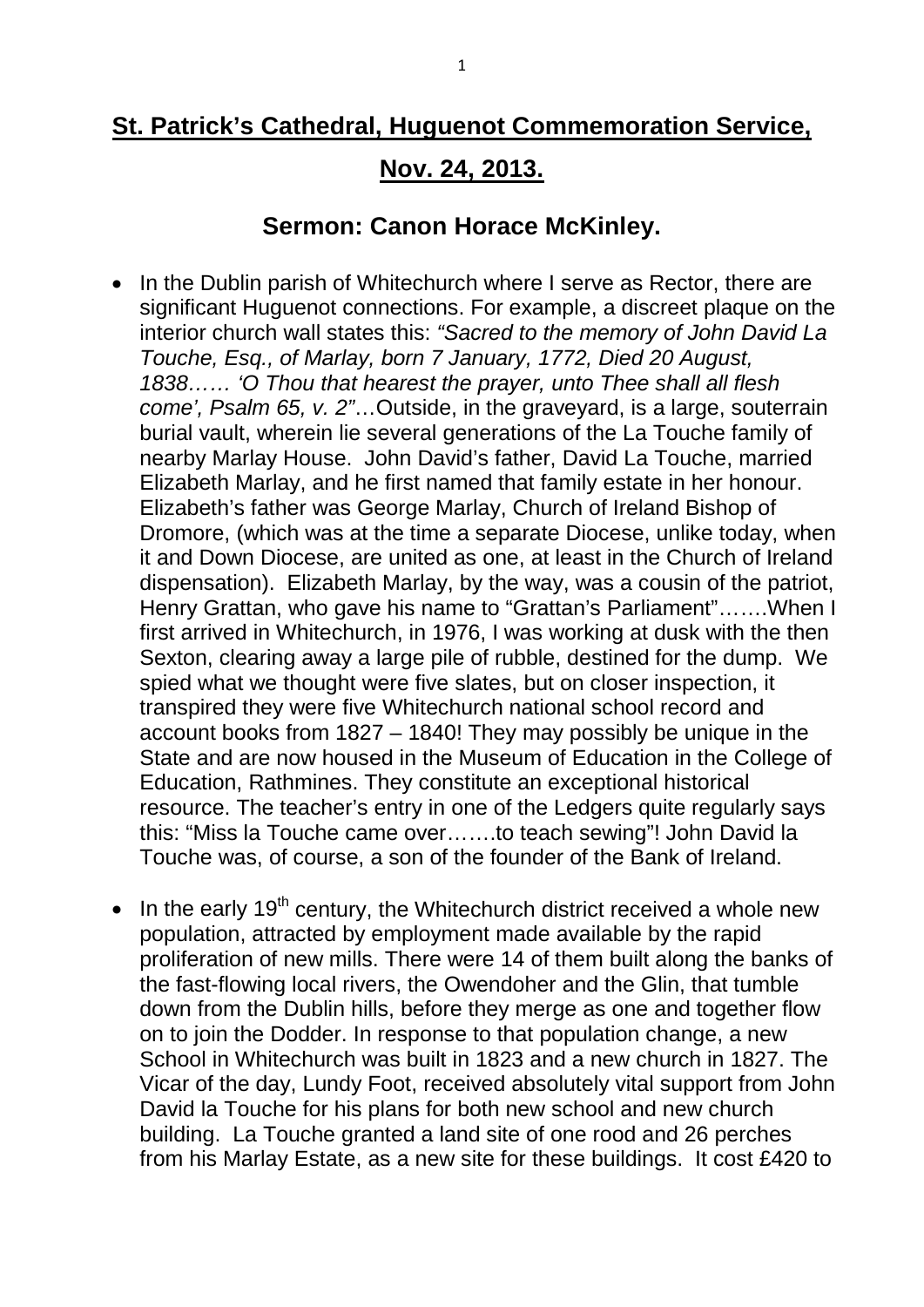build the School and its attractive Teacher's residence in 1823. I see from the relevant records that la Touche possessed what might be defined as the necessary 'financial contacts' to enable notable and very above average grant aid to be secured for both School and Teacher's residence! In 1827, a separate building, a Tithe Barn but locally long called 'the Stables', was built at the other entry to this site – built for horses to be tethered in, while attending church! It's good to report that the Church, School (now a community centre), the Teacher's residence and Stables are all in pristine condition. Each is a listed property and each has been the subject of major restoration projects, though at no small cost! They provide a really beautiful complex of buildings, though they still quite obviously proudly wear their early  $19<sup>th</sup>$  century clothes, with the influence of J.D. La Touche still hovering over and leaving its significant residue……….

• One other local point – the nearby Vicarage I live in adjoins the Moravian Cemetery. With a locked gate, people regularly call at our house to get in to the cemetery, easily done via our garden. There are over 760 cemetery graves, the first burial taking place there in 1760. Only two days ago, I was showing a caller round the cemetery and for the very first time, my eye fell on this gravestone inscription – *"John la Trobe, died 1771".* Now I do know that during the Evangelical Revival, a Trinity College student, Benjamin La Trobe, was instrumental in inviting over to Dublin from England in the 1740's the noted Moravian preacher, John Cennick. Cennick's mission meeting was held in Skinner's Alley in the Coombe and featured scenes of quite exuberant religious revival. It was only in 1960, too, that Dublin's Moravian Church, close by here in Bishop St., closed its doors for the final time. It had first been established in 1750. Cennick, by the way, is credited with co-authoring with Charles Wesley the words of the stirring Advent hymn: *"Lo, He comes with clouds descending".*

I hope you'll forgive these musings of an all too amateur local historian! I end, back in a more traditional sermon mode! In last year's State Census, it indicated that 17% of our population (776, 770 people) is now of immigrant or international origin. The past advent of the Huguenots to our shores, and indeed the Moravians, by a much more circuitous route, was caused by enforced exile from religious persecution, a tragic and awful consequence of the two-way power play of forces unleashed by both the Reformation and Counter-Reformation.

The recent and significant increase to the international dimension of our own population was spurred on in contrast by the high economic growth